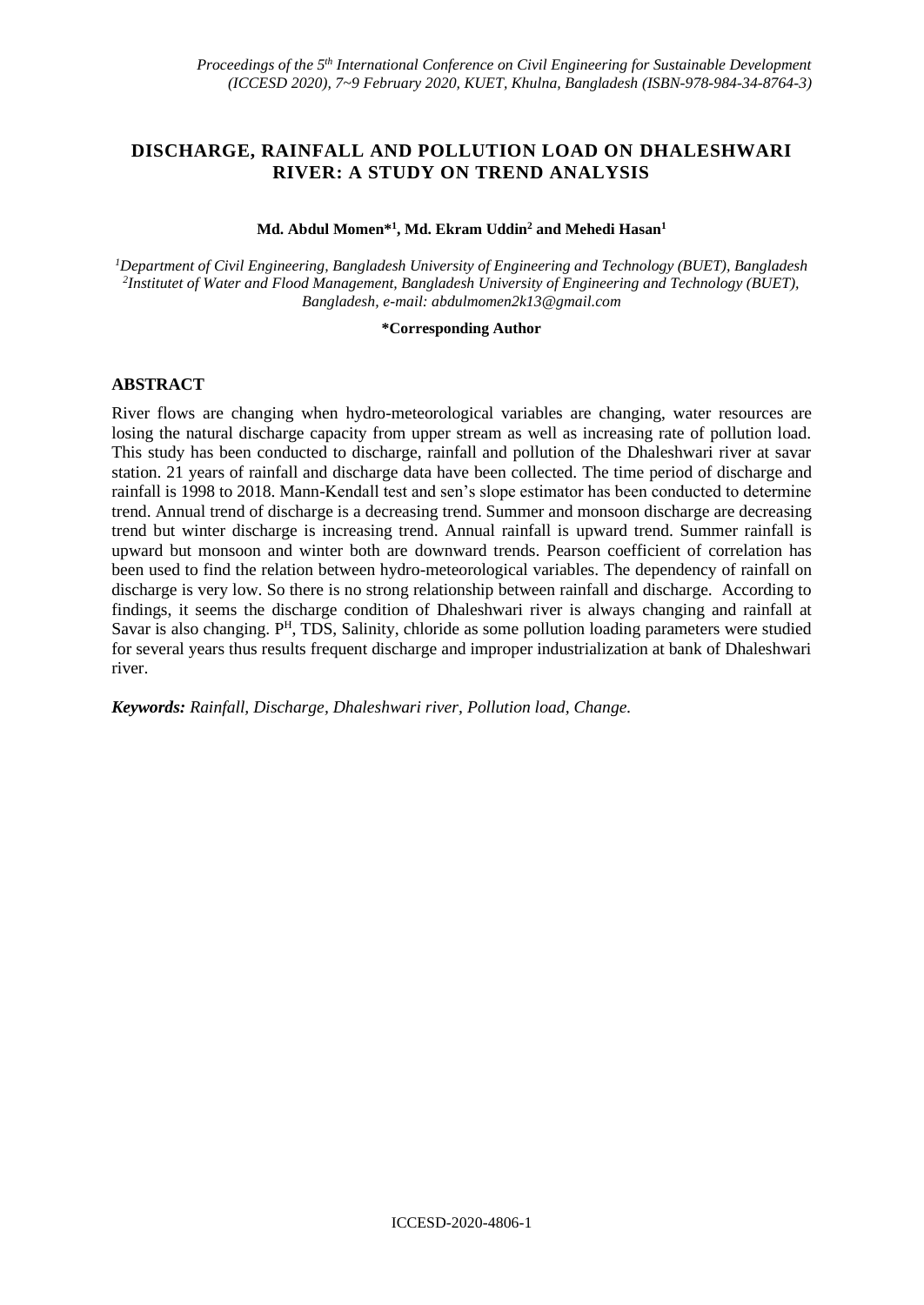*5 th International Conference on Civil Engineering for Sustainable Development (ICCESD 2020), Bangladesh*

# **1. INTRODUCTION**

Surface water is an essential element for natural and artificial environment which is carried by rivers and provides the life generating-fuel to civilizations (Islam & Sikder, 2017). River is a large stream that begins from mountain or lake. A large stream consists of many small streams. River generally receives water from rainfall, snowmelt, etc. The river is a large stream of water. If a country is considered a human body then water is the blood of body and river is vein (Ekram et al, 2018). Dhalesshori river is locate in savar. There are 2 stations has been selected for discharge and rainfall which are jagir and savar respectively. Dhaleshwari river is a distributary of Jamuna river. It starts off the Jamuna near the north-western tip off tangail district. It is a meandering river having two branches. The mainstream flows north of manikganj and joins the other branch, the Kaliganga, south of Manikganj. The Kaliganga again joins with the Dhaleshwari. Study about river discharge and rainfall are pertinent to know the river flow conditions, surface water flow, irrigation etc. One of the most important variables used for observing the hydrological cycle over the land surface is the flow of river. River discharge is powerful integrating tools and its monitoring can provide accurate and timely data to response of the land surface to atmospheric forces. It is also one of the accurately measured components of the hydrological cycle (Shiklomanov et al, 2006) and therefore can provide more estimates of water cycle trends and variability. Variability in rainfall characteristics (type, amount, frequency, intensity and duration) is among the important climate change impacts. Rainfall variability affects water resources sustainability which includes the availability, management, and utilization of water resources. This may inversely affect ecosystems, land productivity, agriculture, food security, water quantity and quality, and human health (EPA, 2014). Rainfall is an important variable that underlies both droughts and floods (Coscarelli and Caloiero, 2012). Annual discharge at jagir station is downward and rainfall at savar station is upward. Climatic variability and surface water situation are changing all over the world, Bangladesh is not isolated from this phenomenon. Four assessment report of (IPCC, 2007) showed that, long term trend analysis of precipitation from 1900 to 2005 found drier situation in southern Asia. In this study, Dhalesshori river has been considered as study area. Hydro-meteorological data considered as rainfall at Savar station and river discharge at jagir station. Rainfall and discharge data are conducted for this research. Trend is a General direction in which something is developing of changing. The purpose of trend testing is to determine if values of a random variable generally increase (or decrease) over same period of time in statistical terms (Helsel and Hirsch, 1992). Rainfall and discharge trend have been analyzed here. 21 years of rainfall and discharge data (1998 to 2018) has been considered. Relation between rainfall and discharge has been studied in this research. Annual and seasonal trend and relation have been studied here. Dependency of rainfall on discharge is very low. Trend, relation variability has been discussed in this study, not impacts on human or wildlife.

## **2. METHODOLOGY**

Research methodology is a way to systematically solve the research problem (Kothari, 2004). It may be understood as a science of studying how research is done scientifically. Research methodology is a science of studying how research is done scientifically. In short, methodology is the study or description of methods (Baskervile, 1991).

## **2.1 Sampling location**

Dhalesshori river at Dhaka district is the study area of this project. Because one discharge station and one rainfall station are situated in there. Discharge and rainfall station of jagir and savar respectively are situated in Dhaka district. Rainfall station located near the discharge station of jagir. Both two station are shown in the following map.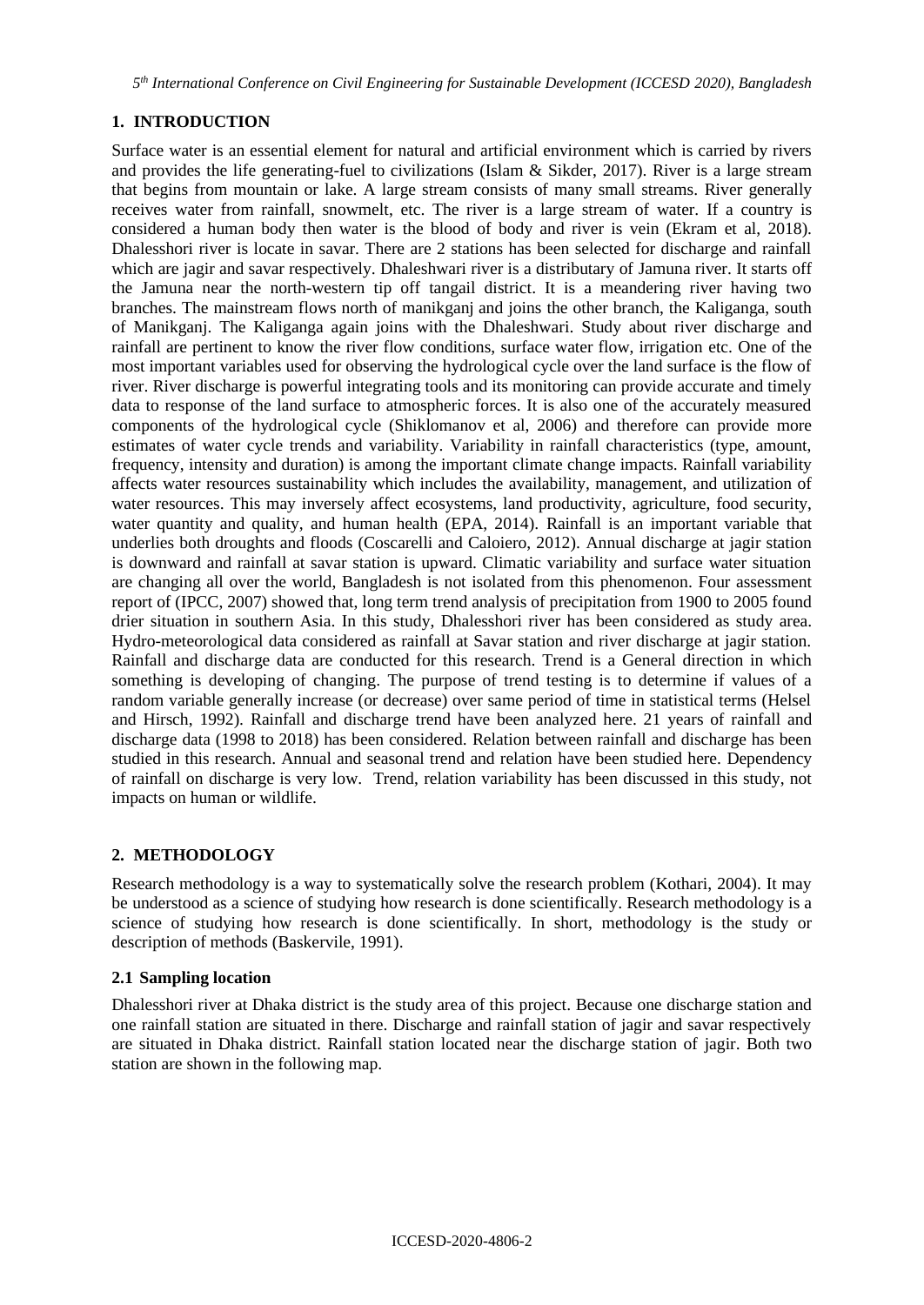*5 th International Conference on Civil Engineering for Sustainable Development (ICCESD 2020), Bangladesh*



Fig 1: Sampling location

Daily time series data of streamflow or discharge at jagir (1998 to 2018). Total period of discharge data is 21 years at jagir station. In other hand, daily time series data of rainfall at Savar station have been analyzed. Discharge (from 1998 to 2018) of jagir station and rainfall (from 1998 to 2018) of Savar station have been collected from Flood Processing and Forecasting Circle (FPEC) of Bangladesh Water Development Board (BWDB).

## **2.2 Data processing**

Processing implies editing, coding, classification and tabulation of collected data so that they are amenable to analysis (kothari, 2004). Collected discharge and rainfall data from NWRD was daily time series data. Discharge data purveyed for FPFC was observed data and rainfall was daily time series data. There are some missing data in collected time series of data set. All of the missing value was interpolated by some statistical formula. Two statistical formulas have been used for interpolation.

## **2.2.1 Linear interpolation method**

Linear interpolation is often used to fill the gaps in a table. Linear pattern means the points created a straight line. Linear interpolation method use when gap of data is short. It lies between one or two days not more than two days. In case of discharge, the value of stream flow is closely related to previous or following days. Linear interpolation method use to fill up gap before last value and after first value. Formulas of linear interpolation is

$$
y = y_1 + \frac{(x - x_1) \times (y_2 - y_1)}{(x_2 - x_1)}
$$
 (1)

Here, y= new discharge, y<sub>1</sub>= previous discharge, y<sub>2</sub>= discharge of following days, x= new year, x<sub>1</sub>= previous year,  $x_2$ = following years.

## **2.2.2 Interpolation by regression**

Interpolation is a method of constructing new data points within the range of a discrete set of known data points. This can be achieved by regression. When gap of data is more than two variables or longer gaps then regression analysis is used to fill up missing data. Formula of regression is

$$
y = bx + a \tag{2}
$$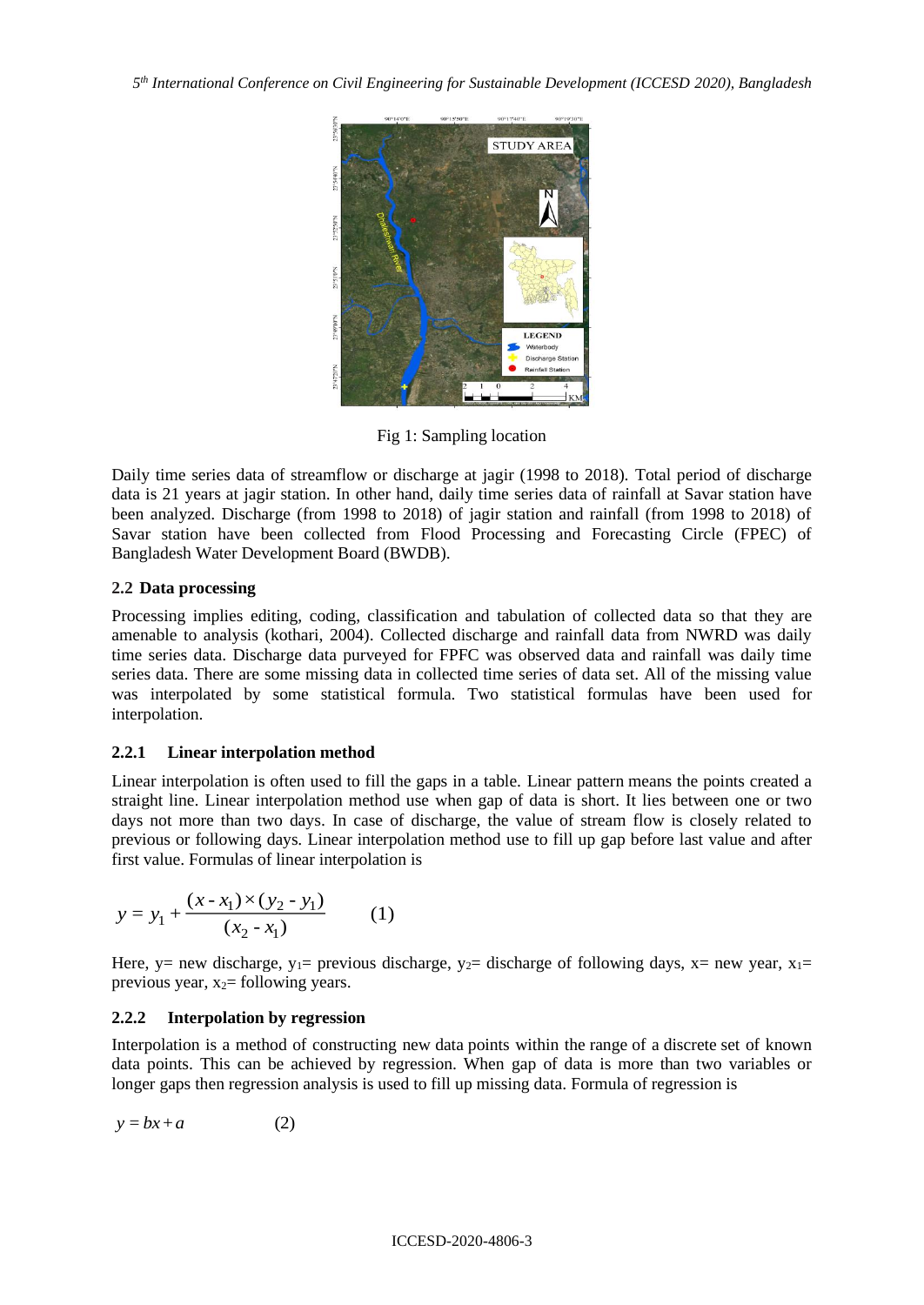Here,  $y=$  discharge,  $x=$  time period/year (independent), b= regression coefficient or changing rate for one-unit change in 'x', a= intercept.

#### **2.3 Data processing**

There are two types of trend test which one is parametric test and another one is non-parametric test. Non-parametric test is conducted to this research. Mann-Kendall Test (MK) and Sen's Slope Estimator method are used as non-parametric test. Non-parametric data is more reliable for hydrologic data. Pearson's Coefficient of Correlation is used to show the relationship between variable. Discharge-discharge, discharge-rainfall relation is determined by correlation. Relation is spectacled by percentage. Coefficient of correlation is calculated to determine the dependency rate.

### **2.3.1 Data analysis methods**

#### **I) Mann-Kendall test**

The purpose of the Mann-Kendall (MK) test (Mann 1945, Kendall 1975) is to statistically assess if there is a monotonic upward or downward trend of the variable of interest over time. The hypotheses of Mann and Kendall's trend test is

H0: Time series values are independent and identically distributed i.e. there is no trend.

HA: There is a monotonic (not necessarily linear) trend.

So, it is a teo-tailed test. The test statistic, S (score) is then computed as

$$
S = \sum_{i=1}^{n-1} \sum_{j=i+1}^{n} sign (y_j - y_i)
$$
 (3)

Where, sign  $(y_i-y_i)$  is equal to +1, 0, or -1, n is the total number of observations. A positive value of S indicates an 'upward trend' and a negative value of S indicates 'downward trend'. The variance statistic is given as

$$
V(s) = \frac{n(n-1)(2n+5)}{18}
$$
 (4)

Therefore, the test statistic z is calculated as

$$
Z = \begin{cases} \frac{(s-1)}{\sqrt{V(s)}} & \text{where } 0, S = 0\\ \frac{(s+1)}{\sqrt{V(s)}} & \text{where } S < 0 \end{cases} \tag{5}
$$

Z follows standard normal distribution with mean zero and variance unity. A positive value of test statistic indicates a positive association means upward trend, a negative value of test statistic indicates a negative association means downward trend and test statistic w equal zero means no association(no trend). The null hypothesis of no trend is rejected when S and Z are significantly different from zero. It is highly recommended for general use by World Meteorological Organization (Mitchell et al., 1966).

#### **II) Sen's Slope estimator test**

This test computes both the slope (i.e. linear rate of change) and intercepts according to Sen's method. First, a set of linear slopes is calculated as follows:

$$
T_i = \frac{x_j - x_k}{j - k}
$$
 for i = 1, 2, 3, ......... N (6)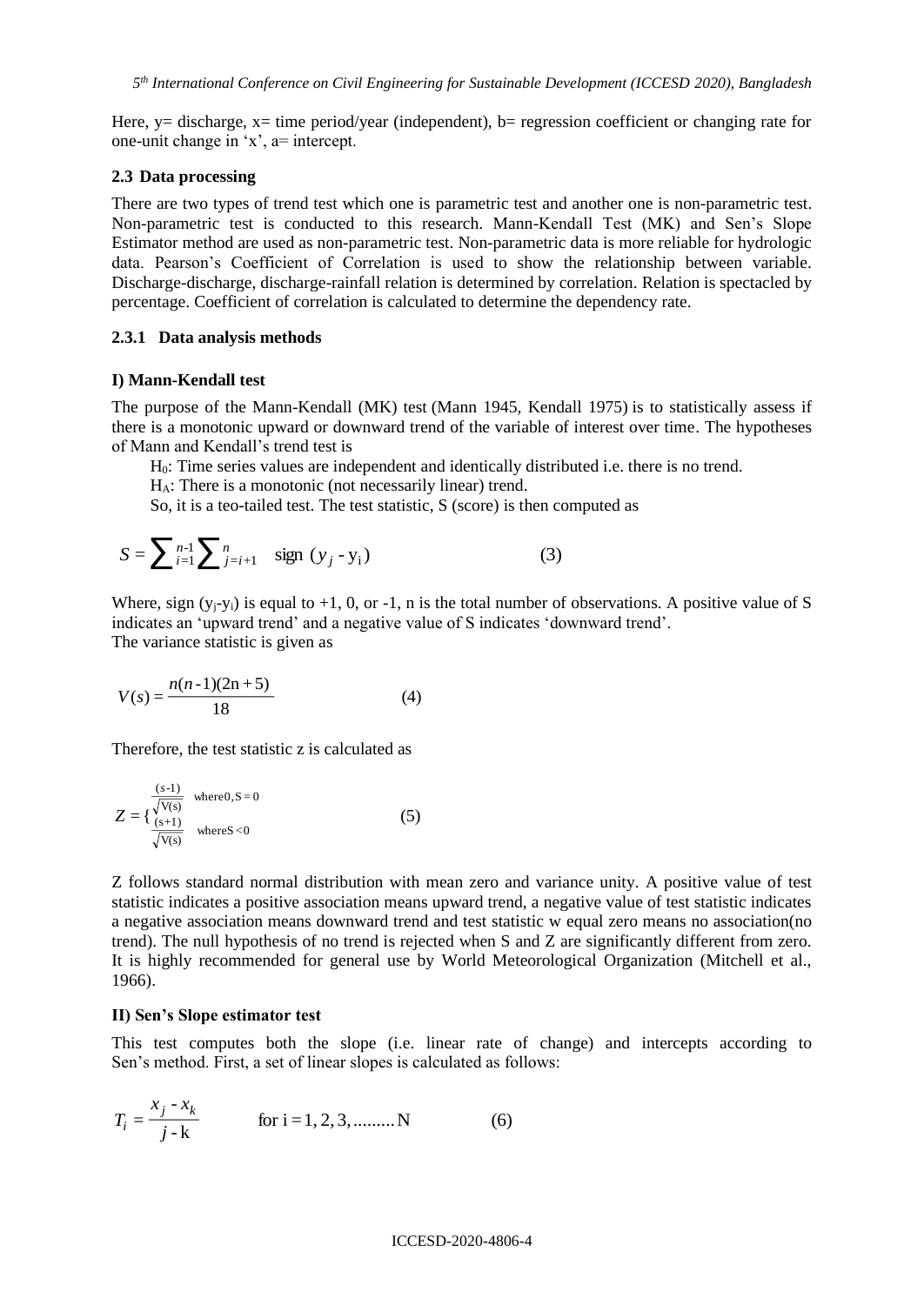Where,  $x_i$  and  $x_k$  are considered as data value at time j and k (j>k) correspondingly. The median of these N values of  $T_i$  is represented as Sen's estimator of slope which is guven as:

$$
Q_{i} = \frac{\frac{T_{N}+1}{2}}{\frac{1}{2}(\frac{T_{N}}{2} + \frac{T_{N+1}}{2})}
$$
 Nis odd (7)

Sen's estimator is computed as  $Q_{\text{med}} = T_{(N+1)/2}$  if N appears odd, and it is considered as  $Q_{\text{med}} = [T_{N/2} +$  $T_{(N+2)/2}$  /2 if N appears even. At the end, Q<sub>med</sub> is computed by a two-sided test at 100 (1-α) % confidence interval and then a true slope can be obtained by the non-parametric test. Positive value of  $Q_i$  indicates upward or increasing trend and a negative value of  $Q_i$  gives a downward or decreasing trend in the time series.

### **III) Pearson's Coefficient of Correlation**

Coefficient of correlation is a numerical measure of the correlation between two fluctuating series, and is denoted by r. The numerical expression of the degree of correlation existing between two variables. Let,  $x_1, x_2, \ldots, x_n$  and  $y_1, y_2, \ldots, y_n$  be two data sets. Coefficient of correlation between two data set can be expressed as

$$
r = \frac{\sum_{i} (x_i - \overline{x})(y_i - \overline{y})}{\sqrt{\sum_{i} (x_i - \overline{x})^2 (y_i - \overline{y})^2}}
$$
(8)

Major characteristics of "r" are as follows:

- 1. The value of r lies between  $-1$  to  $+1$
- 2. When  $r = +1$ , there exists perfect positive correlation.
- 3. When  $r = -1$ , there exists a perfect negative correlation.
- 4. When  $r = 0$ , there is no correlation.

#### **2.4 Coefficient of Determination**

The coefficient of determination is the square term of coefficient of correlation (r). It is usually denoted by  $r^2$  (or  $\mathbb{R}^2$ ). It expresses the proportion of the total variation of the dependent variable has been explained by the independent variable (Aziz, 2008). The value of Coefficient of Determination is 0 to 1. It is the proportion of the variance in the dependent variable that is predictable from the independent variable(s).

#### **3. ILLUSTRATIONS**

#### **3.1 Trends in annual mean discharge**

Within 21 years times (1998 to 2018) period of discharge has been calculated. Non-parametric tests have been applied here to detect trend. Mann-Kendall test and Sen's slope estimator has been conducted to find out the trend. Table 1 indicates Mann-Kendall and Sen's slope values and it has been depicted that value of z of discharge at jagir station is -0.94 and -0.164 respectfully. So, it seems that trend of discharge at jagir station is downward.

Table 1: Mann-Kendall test and Sen's slope value of annual discharge.

| Station | Mann-kendalls slope (z) | Sen's slope $(z)$ |
|---------|-------------------------|-------------------|
| Jagir   | $-0.94$                 | $-0.164$          |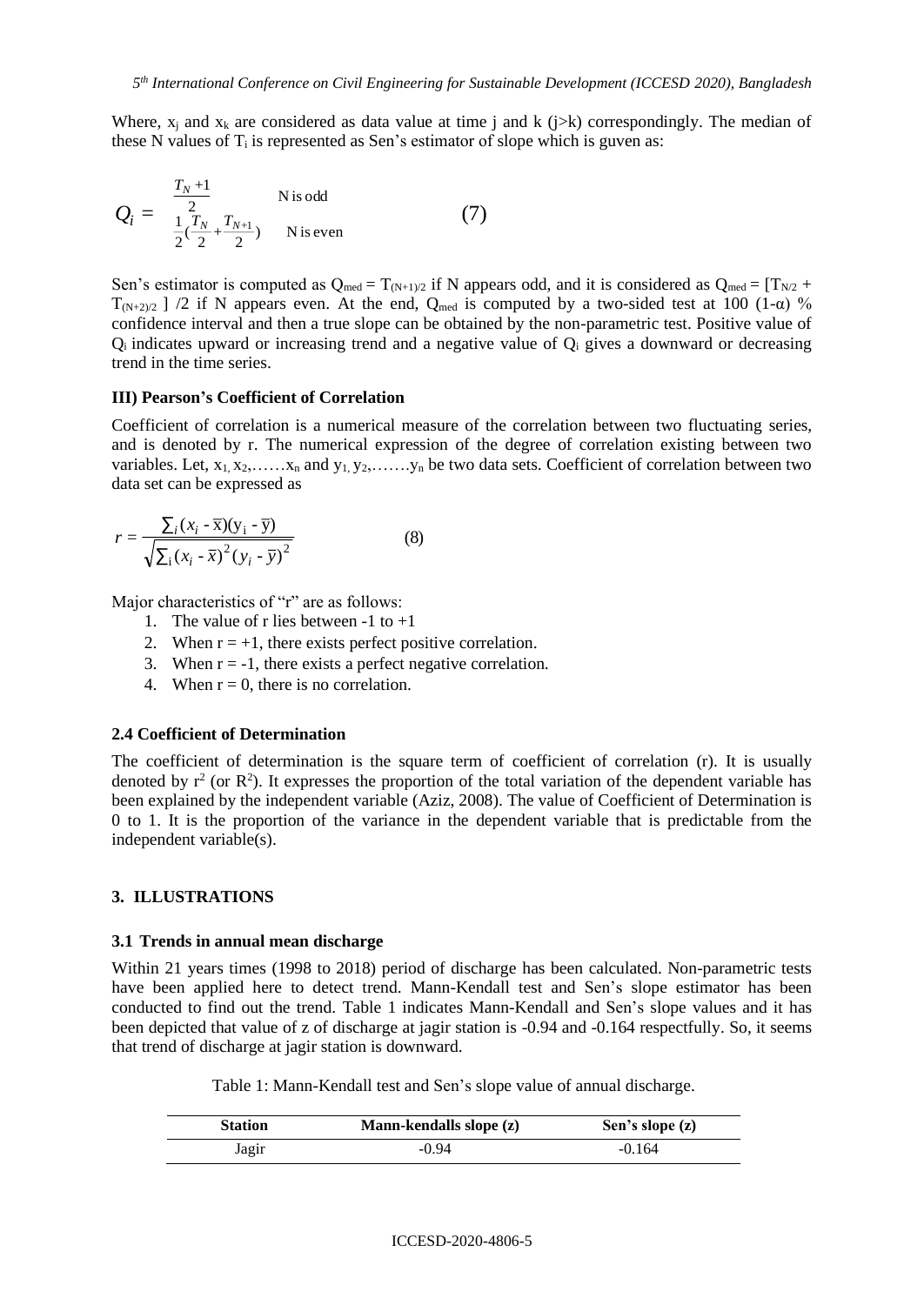Annual Mean Discharge at Jagir Station



#### **3.2 Trend is seasonal mean discharge**

The range of months of summer is from March to May and monsoon is from June to October and winter is from November to February. Time period of data considered as from 1998 to 2018 for summer, monsoon and winter. Table 2 indicates that Mann-Kendall test value of summer, monsoon and winter are -0.54, -1.00 and 1.60 respectively. These values clearly indicate that trend of discharge in summer and monsoon is downward. Winter trend is upward. Sen's slope values of summer, monsoon and winter are -0.042, -0.595 and 0.099 respectively.

Table 2: Mann-Kendall and sen's slope values of seasonal mean discharge

| <b>Station</b> (jagir) | Mann-kendalls slope (z) | Sen's slope |
|------------------------|-------------------------|-------------|
| Summer                 | $-0.54$                 | $-0.042$    |
| Monsoon                | $-1.00$                 | $-0.595$    |
| Winter                 | 1.60                    | 0.099       |



Figure 3: Seasonal mean discharge at jagir station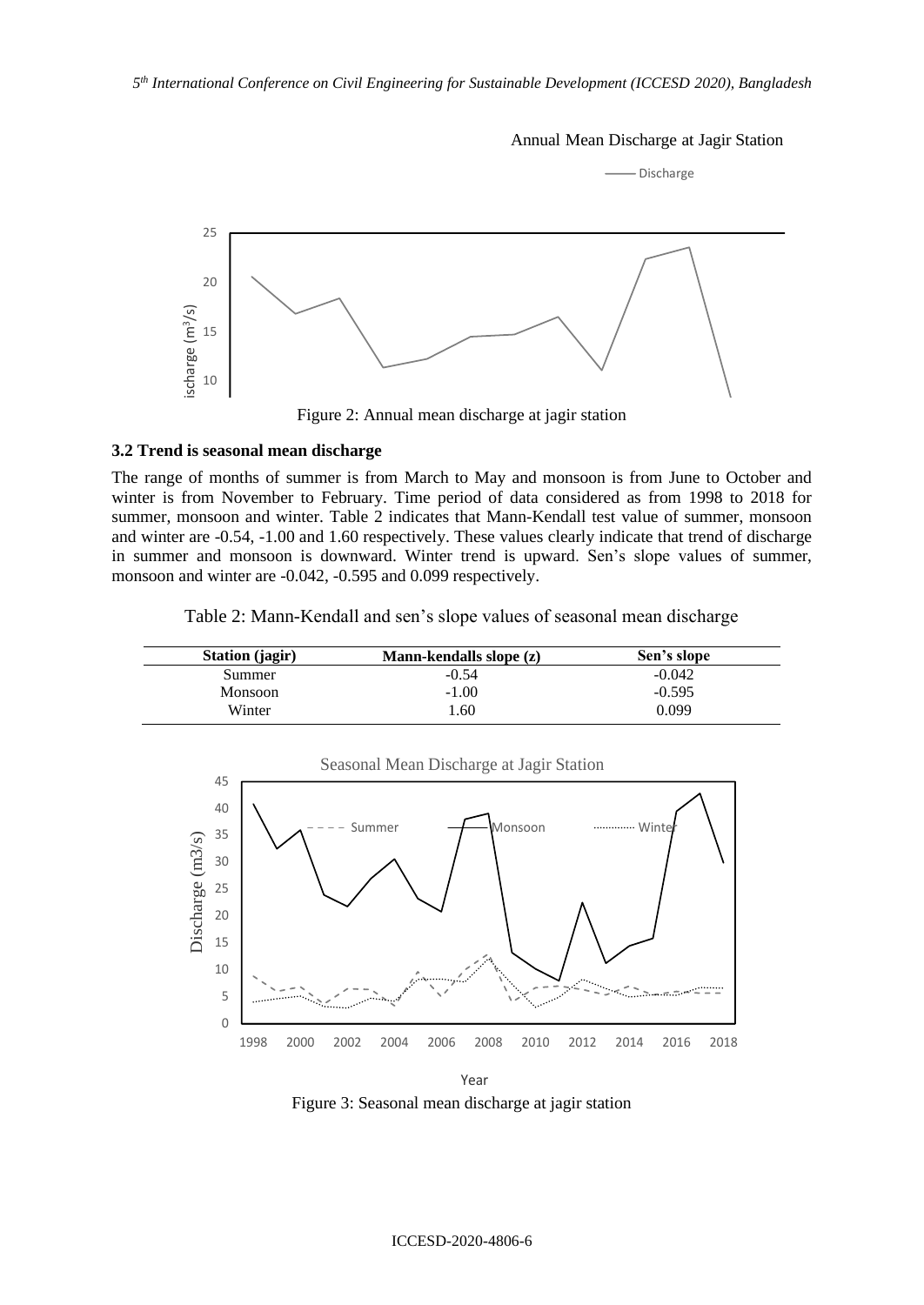Graphical representation has been clearly indicated that there is little difference between summer and winter stream flow. Discharge rate in some years are higher in winter than summer. In 2011, very low discharge appeared in monsoon.

## **3.3 Trends in rainfall at savar station**

Rainfall trend is the annual, seasonal, monthly, etc variability of rainfall. Trend of rainfall during time period of rainfall data is from 1998 to 2018 has been studied here. To detect trend, non-parametric test (Mann-Kendall test, sen's slope estimator) has been used in this study.

### **3.4 Annual rainfall trend at savar station**

21 years of rainfall at savar station has been studied here. Trend condition has been determined by non-parametric tests which are Mann-Kendall test and sen's slope estimator. From table 3, it has been showed that annual rainfall is upward or increasing trend. Value of the Mann-Kendall test is 0.27 which is positive value. Sen's slope value of annual rain is 5.258 that mean magnitude of rainfall change is 5.258 per year.



Table 3: Mann-Kendall and sen's slope statistics of trend in rainfall at savar station.

Annual Rainfall at Savar Station





## **3.5 Seasonal rainfall trend at savar station**

There are three seasons in total which are summer, monsoon and winter. Summer consists of March to May and monsoon is June to October and winter is November to February. Monsoon considers as rainy season and summer and winter are considered as dry season.

Seasonal rainfall trend has been analysed here. From table 4, Mann-Kendall test values of summer, monsoon, and winter are 0.96, -0.03 and -0.36 respectively. So, it clearly indicates that summer trend of rainfall is upward. On the other hand, monsoon and winter rainfall trends are downward because their z values are negative. Sen's slope values of summer, monsoon, and winter are 8.907, -4.340 and -1.183 respectively. Downward trend of monsoon rainfall is higher than winter rainfall. Graphical presentation of seasonal rainfall trend has been shown by bar diagram in figure 5.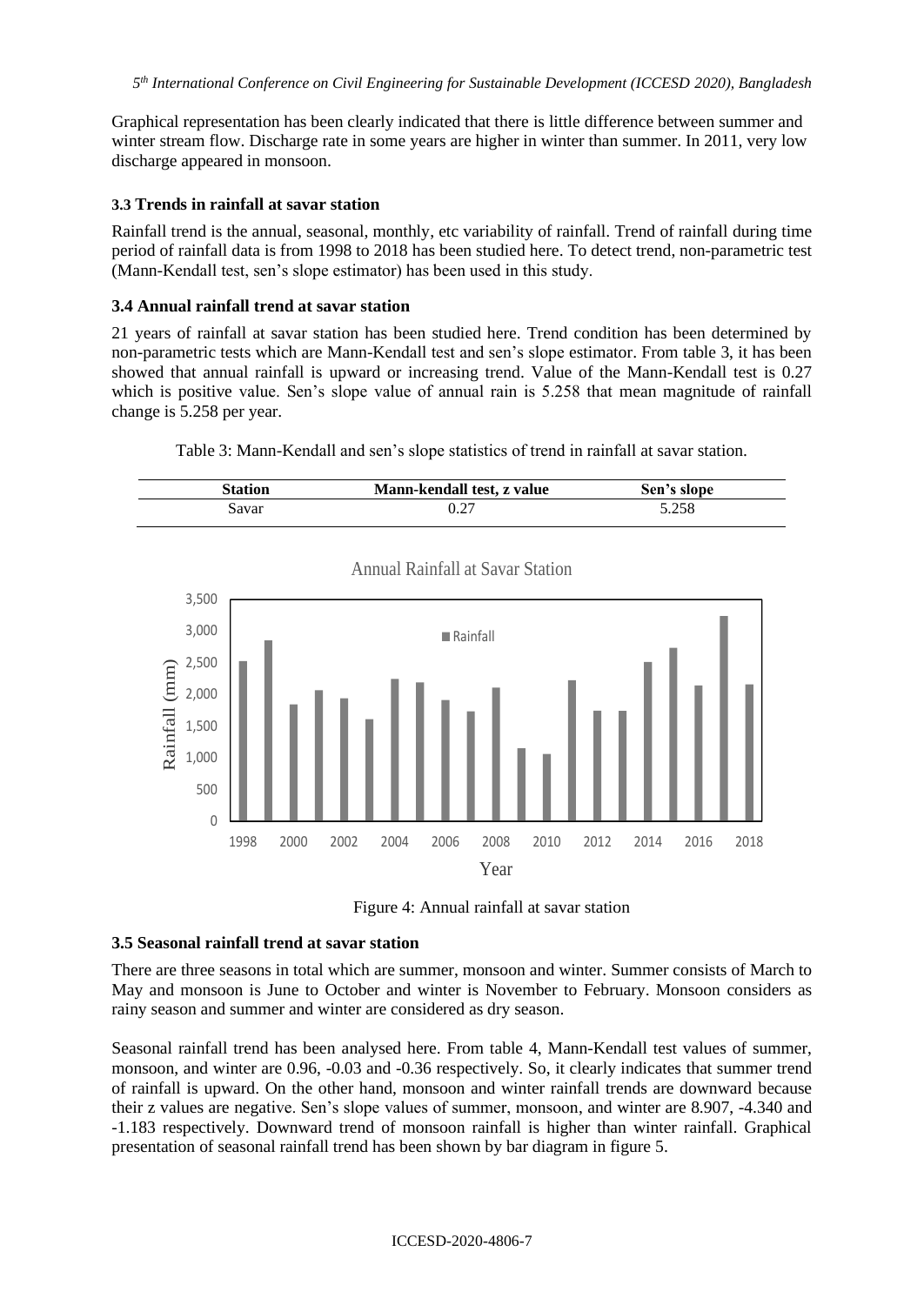*5 th International Conference on Civil Engineering for Sustainable Development (ICCESD 2020), Bangladesh*

| <b>Season</b> | Z value | Sen's slope |
|---------------|---------|-------------|
| Summer        | 0.96    | 8.907       |
| Monsoon       | $-0.03$ | $-4.34$     |
| Winter        | $-0.36$ | $-1.183$    |





Figure 5: Seasonal rainfall at savar station

### **3.6 Relation between two stations**

In river catchment area, some portions of discharge of river are fed by precipitation. Precipitation considered as rainfall. So, discharge of a river must depend on precipitation (rainfall). In Bangladesh, 75% of rainfall occurs in monsoon region (Islam, et al, 2007). For Pearson's coefficient of correlation, rainfall considered as an independent variable and discharge considered as dependent variable. Table 5 shows the correlation and dependency rate between discharge at jagir station and rainfall at savar station. In this table, it appears that "r" is positive. There was positive correlation between discharge and rainfall. The positive value of "r" indicates positive relationship and negative value of "r" indicates negative relationship. Value of "r" is 0.3776 is close to 0.5 that results significant relationship between two station.

Table 5: Correlation between Rainfall at Savar Station and Discharge at Jagir Station

| Independent<br>variable | <b>Dependent</b><br>variable |        | тA      | $r^2$ (%) |
|-------------------------|------------------------------|--------|---------|-----------|
| Rainfall                | Discharge                    | 0.3776 | 0.14258 | !4.2      |

From table 5, it has been indicated that relationship between annual rainfall and discharge is 14.2%. That means 14.2% of annual discharge is fed by annual rainfall. Rest of discharge is contributed by others sources like runoff, tributaries, etc. Three different seasons have been considered here which are summer (March – May), monsoon (June – October), and winter (November – February). Winter season comprise with November, December, January and February.

Table 6 shows the correlation between rainfall at savar station and discharge at jagir station. Where rainfall is independent variable and discharge is dependent variable. Pearson's coefficient of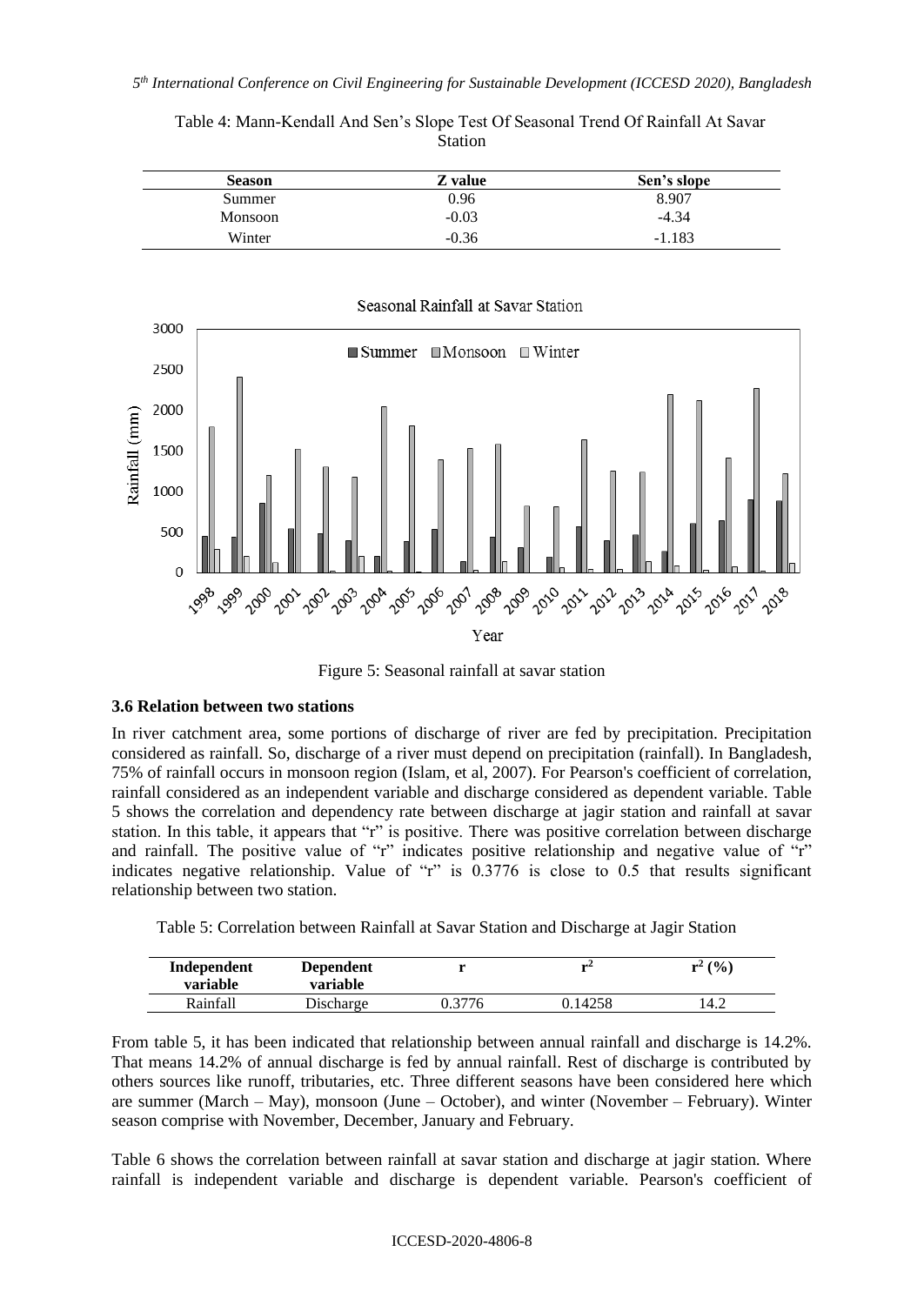correlation exhibits the dependence rate of dependent variable on independent variable. From table 6 it seems that "r" value of correlation of summer, monsoon and winter is -0.16855, 0.299655 and - 0.11885 respectively. Value of "r" is positive in monsoon. So, there has positive relationship between rainfall at savar station and discharge at jagir station in monsoon time. Negative value of "r" shows negative relation between rainfall and discharge in summer and wintertime.

Dhalesshori river in summer depends on rainfall at savar. The rest of discharge is fed by other sources. In monsoon and winter discharge is contributed by rainfall is 8.97% and 1.41% respectively. Upstream flows are the main contributor to Dhalesshori river's discharge.

| Table 6: Correlation between Rainfall at Savar Station and Discharge at Jagir Station at |
|------------------------------------------------------------------------------------------|
| different seation                                                                        |

| <b>Duration</b> | ĸ          | $\mathbf{R}^2$ | ${\bf R}^{2}({\cal Y}_{0})$ |
|-----------------|------------|----------------|-----------------------------|
| Summer          | $-0.16855$ | 0.0284         | 2.84%                       |
| Monsoon         | 0.299655   | 0.089793       | 8.97%                       |
| Winter          | $-0.11885$ | 0.0141         | 1.41%                       |

### **4. CONCLUSIONS**

Annual discharge within these time periods is 14.2% that means 14.2% of annual discharge is fed by annual rainfall. Rest of discharge is contributed by others sources like runoff, tributaries, etc. In 2011, very low discharge appeared in monsoon. The mean discharge and rainfall during this period are negative whereas recent years' rainfall increasing in summer season and for monsoon opposite trend. There was positive correlation between discharge and rainfall. The positive value of "r" indicates positive relationship and negative value of "r" indicates negative relationship. Value of "r" is 0.3776 is close to 0.5 that results significant relationship between two station.

### **ACKNOWLEDGEMENTS**

The authors wish to acknowledge administration of Flood Processing and Forecasting Circle (FPEC) of Bangladesh Water Development Board (BWDB) for providing necessary data to conduct this research.

## **REFERENCES**

Aziz, M. A. (2008). "Business Statistics." 4<sup>th</sup> edition, Dhaka: The angle Publication.

- Baskerville, R. (1991). "Risk Analysis as a Source of Professional Knowledge." *Computer & Security*, Vol. 10 (8), 749-764.
- Coscarelli, R. and Caloiero, T. (2012). "Analysis of daily and monthly rainfall concentration in Southern Italy – Calabria region." *Journal of Hydrology*, Vol. 416, 145–156.
- EPA- United States Environmental Protection Agency (2014), "Annual report" USA.
- Helsel, D. R. & Hirsch, R.M. (1992). "Statistical Methods in Water Resources." Amsterdam: *Elsevier Science Publications*.
- Islam M. N. & Uyeda H. (2007). "Use of TRMM in determining the climatic characteristics of rainfall over Bangladesh." *Remote Sensing of Environment*, Vol. 108, 264-276.
- Islam, S. M. & Sikder, B. M. (2017). "Detection of Trend in Hydrologic Variables Using NonParametric Test: A Study on Surma River in Northeastern Bangladesh." *Journal of Scientific Research*, Vol. **9** (3), 277-284.
- IPCC (2007). "Climate change: climate change impacts, adaptation and vulnerability. Contribution of the Working Group II to the Fourth Assessment Report of Intergovernmental Panel on Climate Change." Summary for policy makers, 23.
- Kothari, C. R. (2004). "Research Methodology: Methods and Techniques." Second edition. New Delhi: New Age International (p) Limited.